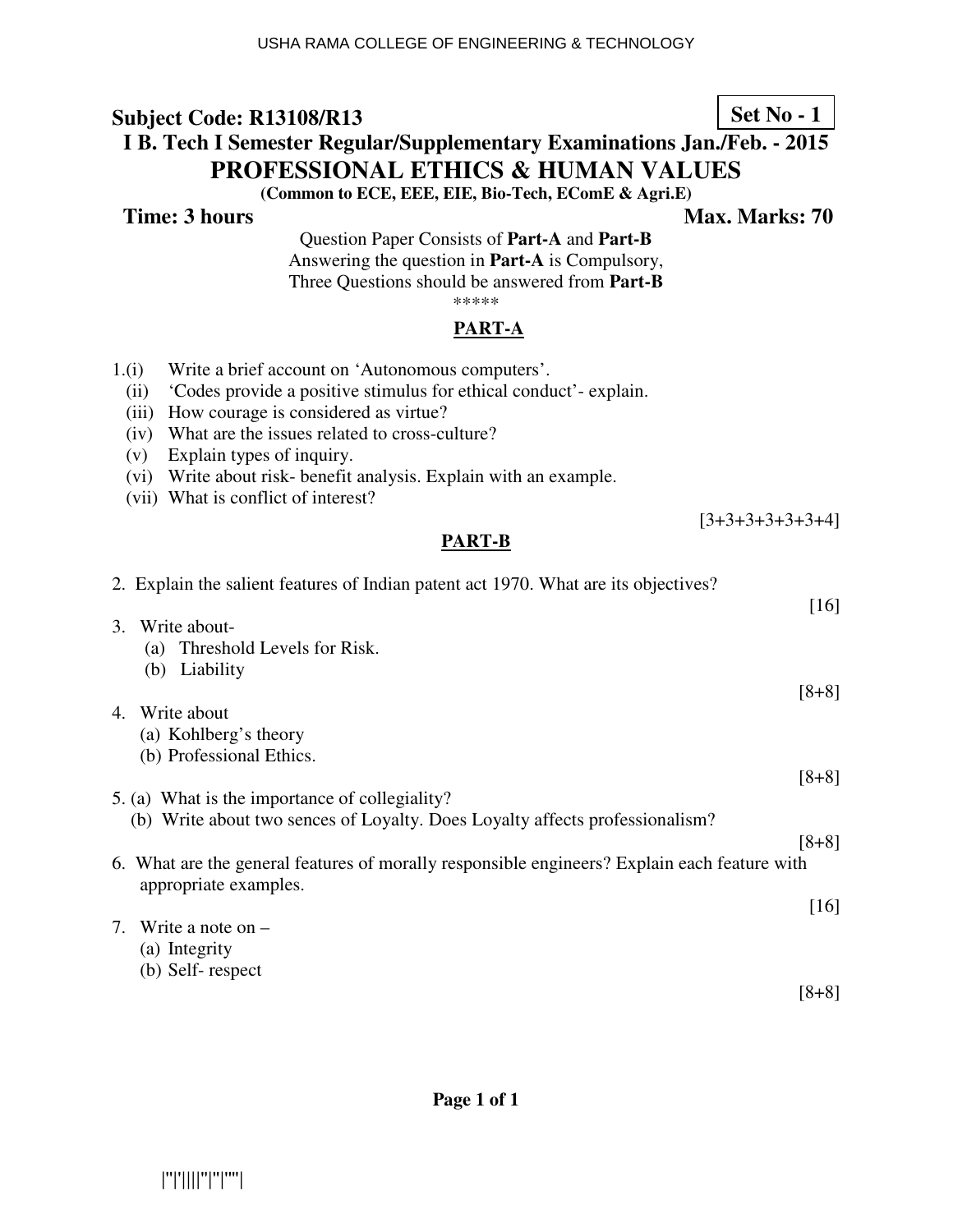## **I B. Tech I Semester Regular/Supplementary Examinations Jan./Feb. - 2015 PROFESSIONAL ETHICS & HUMAN VALUES**

**(Common to ECE, EEE, EIE, Bio-Tech, EComE & Agri.E)**

**Time: 3 hours Max. Marks: 70 Max. Marks: 70** 

Question Paper Consists of **Part-A** and **Part-B** Answering the question in **Part-A** is Compulsory, Three Questions should be answered from **Part-B**

\*\*\*\*\*

#### **PART-A**

- 1.(i) Explain what is meant by authenticity.
	- (ii) What are values? Explain how values have changed over a period of time.
	- (iii) Explain the meaning of moral leader ship.
	- (iv) Write about types of inquiry.
	- (v) Discuss the need to focus on professional ethics. Why are they essential to a person in any profession.
	- (vi) What is conscientiousness?
	- (vii) List the moral rights of a salaried engineer. What are his responsibilities?

 $[3+3+3+3+3+3+4]$ 

## **PART-B**

2. What is institutional authority? How do you correlate institutional authority, expert authority

|    | 2. What is institutional authority? How do you correlate institutional authority, expert authority<br>and power? |           |
|----|------------------------------------------------------------------------------------------------------------------|-----------|
|    |                                                                                                                  | $[16]$    |
| 3. | Discuss the qualities of an engineer in order to be a responsible experimenter.                                  | [16]      |
|    | 4. Write briefly about                                                                                           |           |
|    | (a) 'Honesty is the best policy'                                                                                 |           |
|    | (b) Living peace fully                                                                                           |           |
|    | (c) Civic virtue                                                                                                 |           |
|    | (d) Integrity.                                                                                                   |           |
| 5. | Write about-                                                                                                     | [4+4+4+4] |
|    | (a) Computer ethics.                                                                                             |           |
|    | (b) Consulting engineering.                                                                                      |           |
|    |                                                                                                                  | $[8+8]$   |
|    | 6. (a) Explain Gilligan's stage theory of moral development.                                                     |           |
|    | (b) Write about the types of inquiry.                                                                            |           |
| 7. | Write about                                                                                                      | $[8+8]$   |
|    | (a) Safety and engineer                                                                                          |           |
|    | (b) Risk benefit analysis.                                                                                       |           |
|    |                                                                                                                  | $[8+8]$   |
|    |                                                                                                                  |           |

**Set No - 2**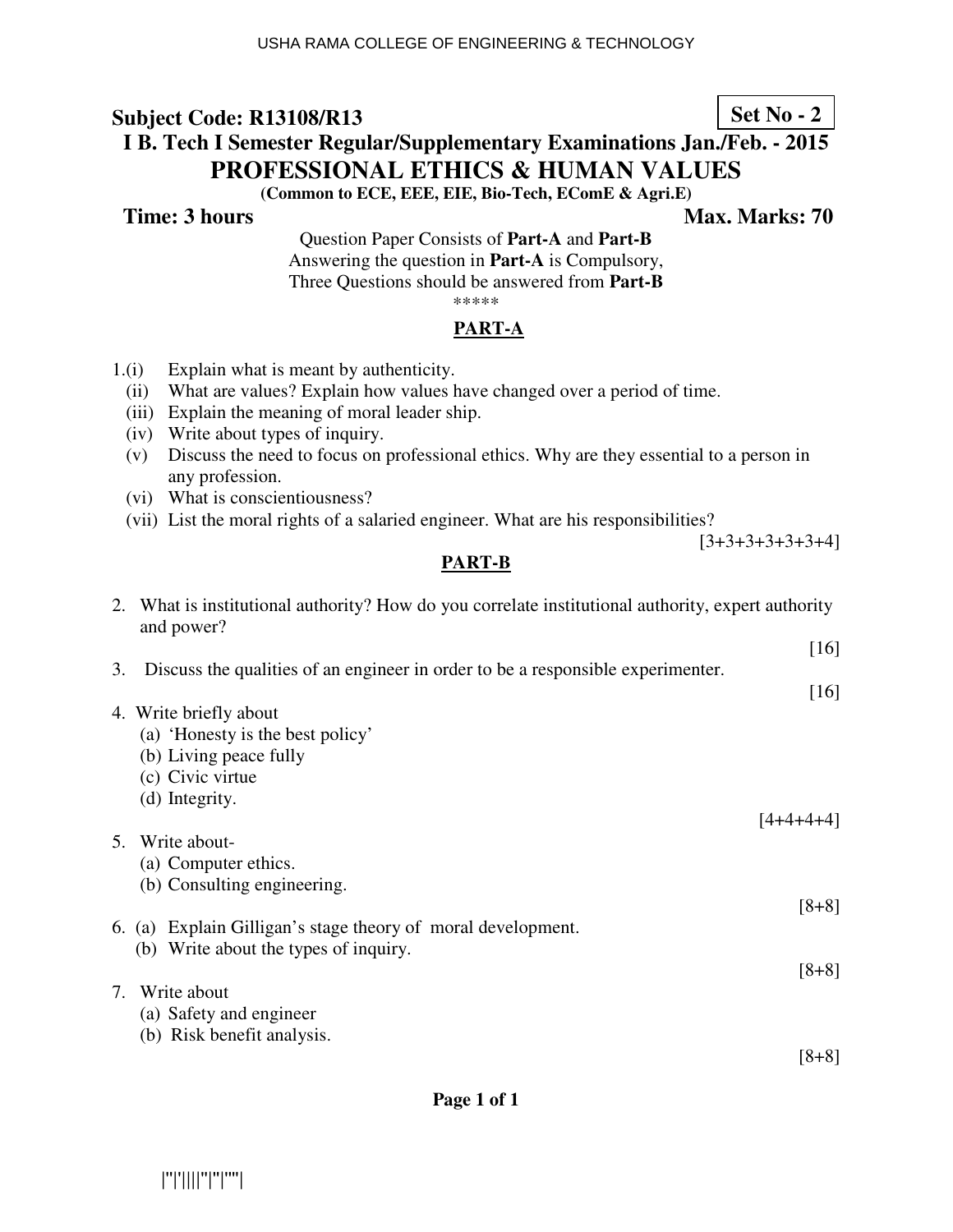## **Set No - 3**

## **I B. Tech I Semester Regular/Supplementary Examinations Jan./Feb. - 2015 PROFESSIONAL ETHICS & HUMAN VALUES**

**(Common to ECE, EEE, EIE, Bio-Tech, EComE & Agri.E)**

**Time: 3 hours** Max. Marks: 70

[3+3+3+3+3+3+4]

Question Paper Consists of **Part-A** and **Part-B** Answering the question in **Part-A** is Compulsory, Three Questions should be answered from **Part-B**

## \*\*\*\*\*

#### **PART-A**

- 1.(i) How can risks be reduced? Explain.
	- (ii) Explain the essence of Indian Spirituality.
	- (iii) Give an account of the History of Ethics.
	- (iv) What is meant by globalization? What are its advantages?
	- (v) Write short notes on industrial standard.
	- (vi) What is meant by obligations of loyalty?
	- (vii) Explain the term Accountability.

#### **PART-B**

|    | 2. (a) What are the types of Accidents? Give the details.<br>(b) Write about the importance of the designing for safety.       |                    |
|----|--------------------------------------------------------------------------------------------------------------------------------|--------------------|
|    | 3. Define and explain personal ethics and professional ethics.                                                                 | $[8+8]$            |
|    | 4. Write a short note on-<br>(a) Weapon development.                                                                           | $\lceil 16 \rceil$ |
|    | (b) Autonomous computers.                                                                                                      | $[8+8]$            |
| 5. | Elaborate your views on 'Engineering as social experimentation'                                                                | [16]               |
|    | 6. Explain the levels of moral development as suggested by Kohlberg. What is Gilligan's<br>argument? Make a comparative study. |                    |
|    | 7. Write about-                                                                                                                | [16]               |
|    | (a) Ethical Egoism.<br>(b) Collective Bargaining.                                                                              | [8+8]              |